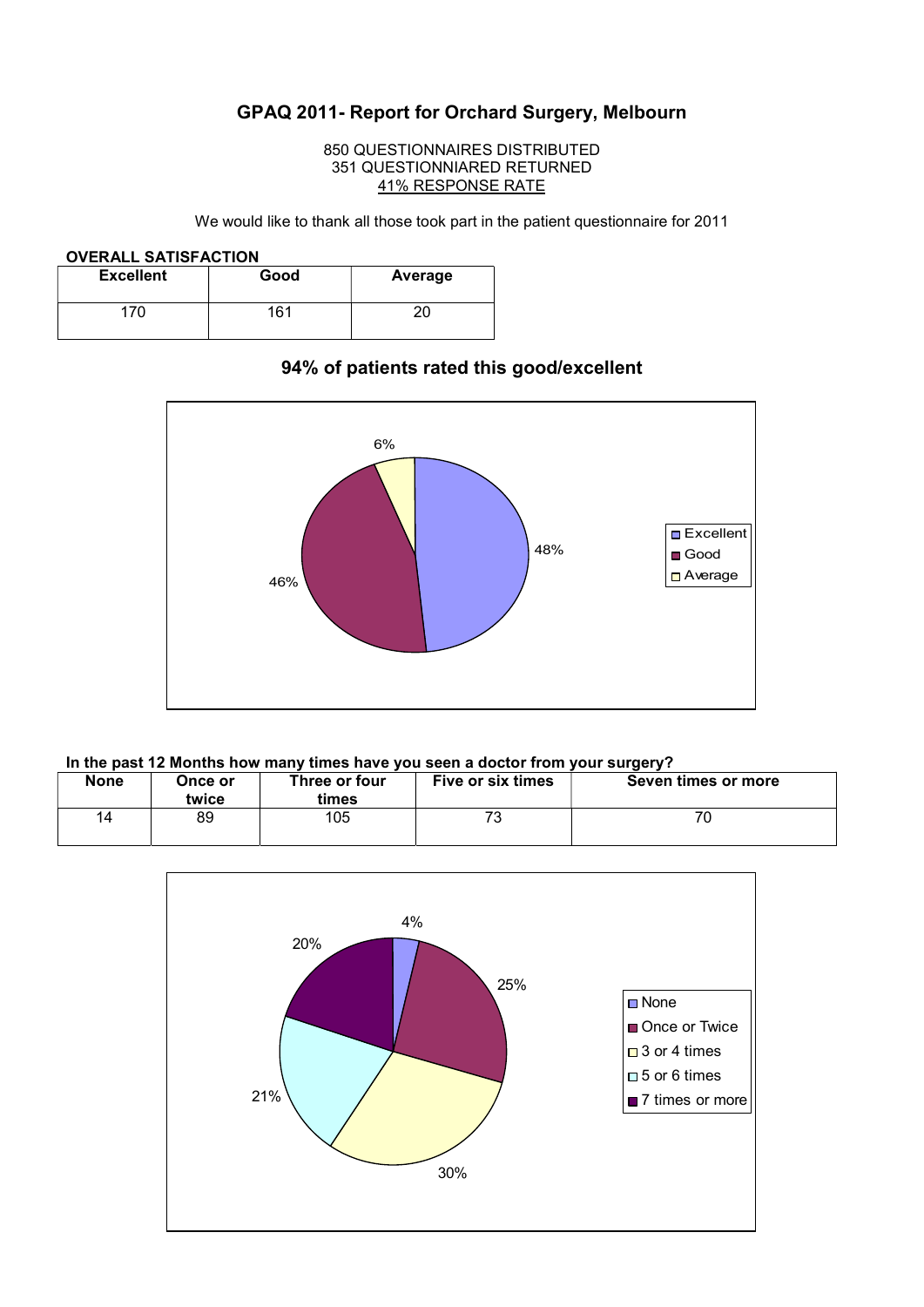When you want to see a particular doctor, how quickly do you usually get to see that doctor?

| Same day | Next day | $2-3$ davs | 4-5davs | More than 5 days | Does not apply |
|----------|----------|------------|---------|------------------|----------------|
| 52       |          | 90         | 61      | 43               | 44             |



## 57% of patients rated this good/excellent

## When you are willing to see any doctor, how quickly do you usually get seen?

| Same day | Next day | $2-3$ days | 4-5days | More than 5 days | Does not apply |
|----------|----------|------------|---------|------------------|----------------|
| 153      | 96       | 44         |         |                  | 40             |

70% of patients rated this good/excellent

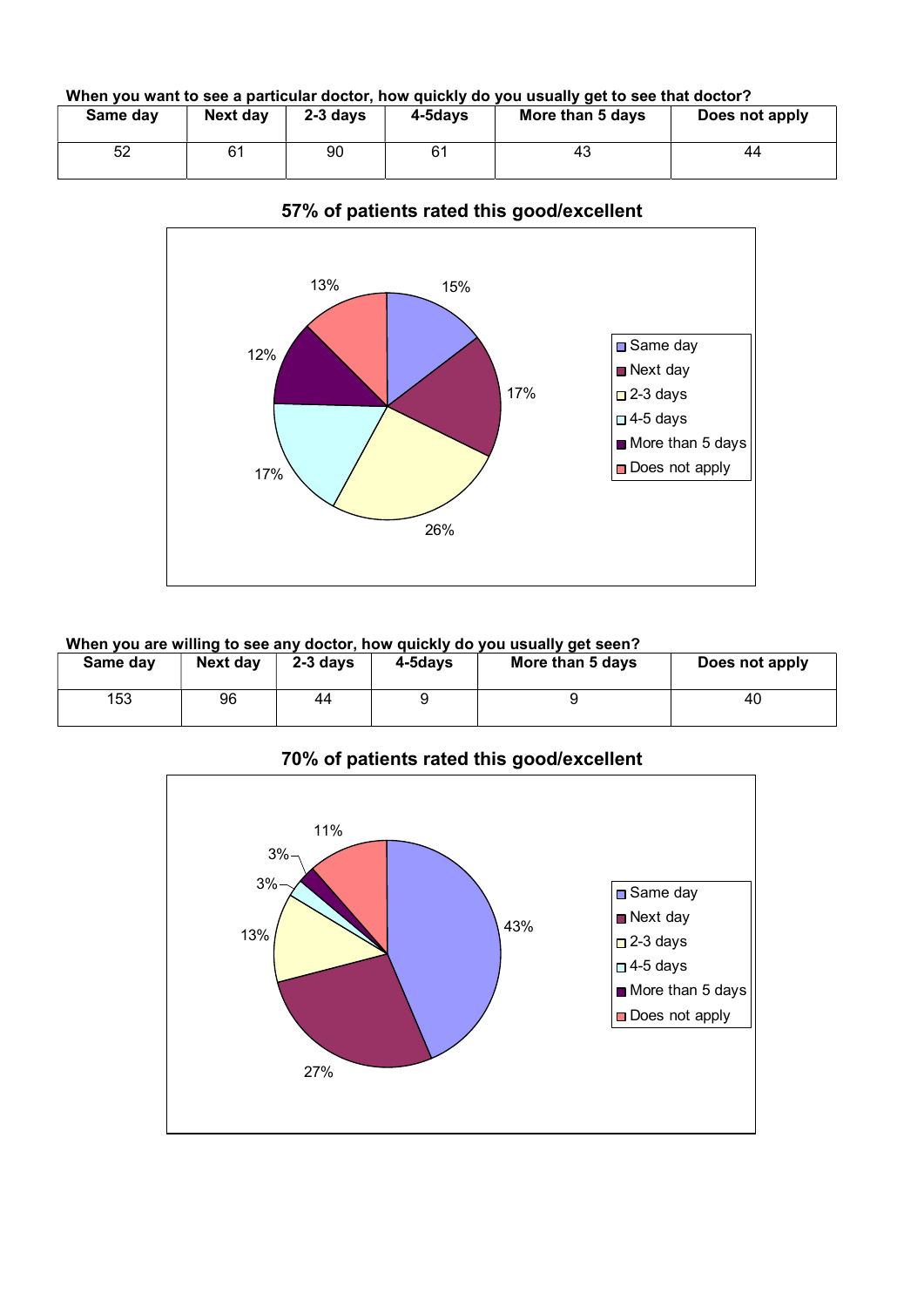If you need to see a GP urgently, can you normally get seen on the same day?

| Yes | <b>No</b> | Never need to | Don't know |
|-----|-----------|---------------|------------|
| 278 | 19        | 43            |            |



#### In general how often do you see the doctor you want to see?

| <b>Always</b> | <b>Almost always</b> | Some of the time | <b>Almost never</b> | <b>Never</b> |
|---------------|----------------------|------------------|---------------------|--------------|
| o٠<br>٥z      | 186                  | 76               |                     |              |



# 74% of patients rated this good/excellent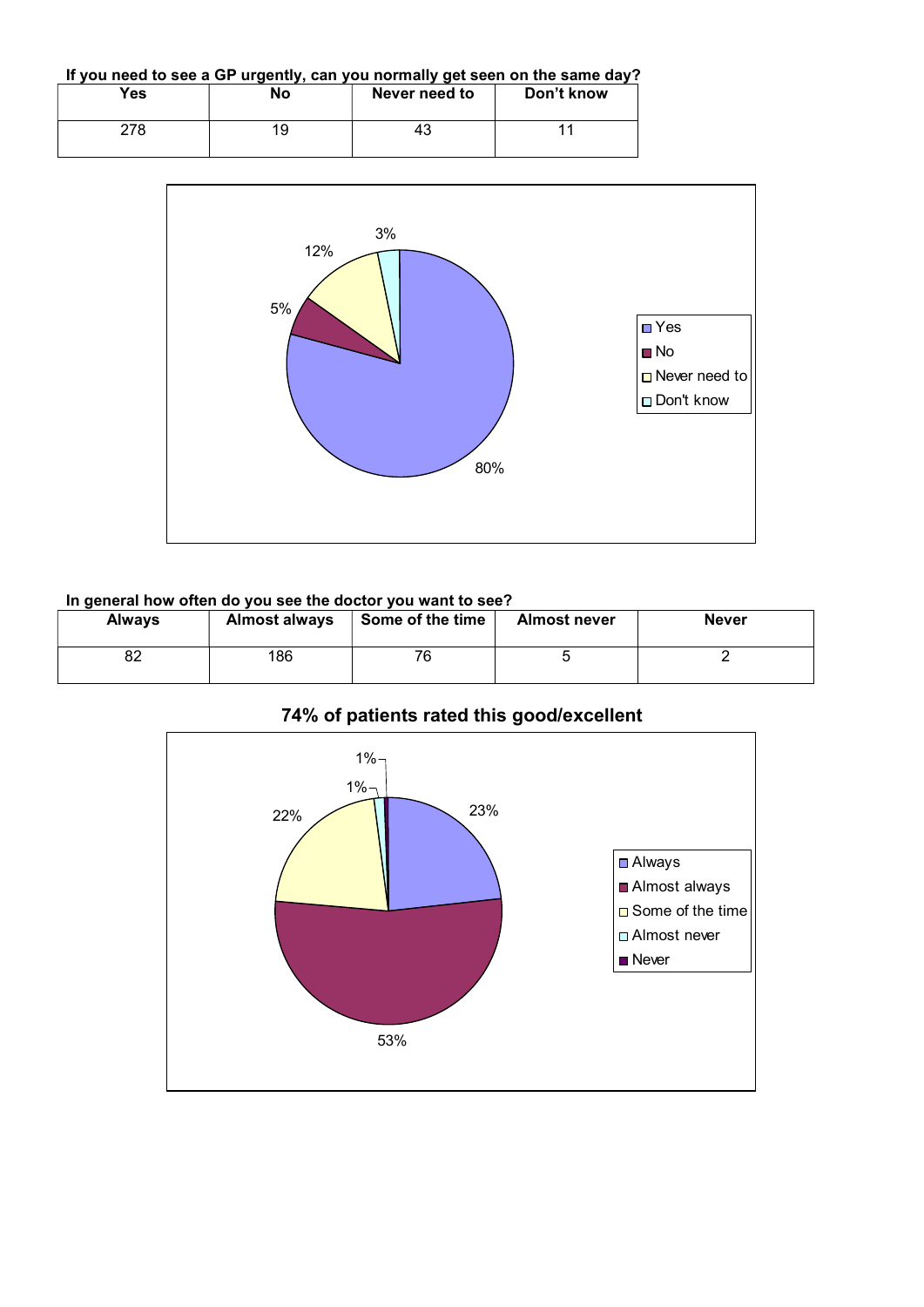How do you rate the way you are treated by receptionists at your surgery?

| Poor | Average | Good | <b>Excellent</b> |
|------|---------|------|------------------|
|      | 54      | 184  | 106              |



## 82% of patients rated this good/excellent

## Do your appointments begin on time?

| Yes, no<br>waiting | No, up to $5$<br>mins late | No, 6 to 10<br>mins late | No, 11 to 20<br>mins late | No, 21 to 30<br>mins late | No, 31 to 45<br>mins late | No, more<br>than 45<br>mins late |
|--------------------|----------------------------|--------------------------|---------------------------|---------------------------|---------------------------|----------------------------------|
| 81                 | 97                         | 109                      | 53                        | 11                        |                           |                                  |

## 64% of patients rated this good/excellent

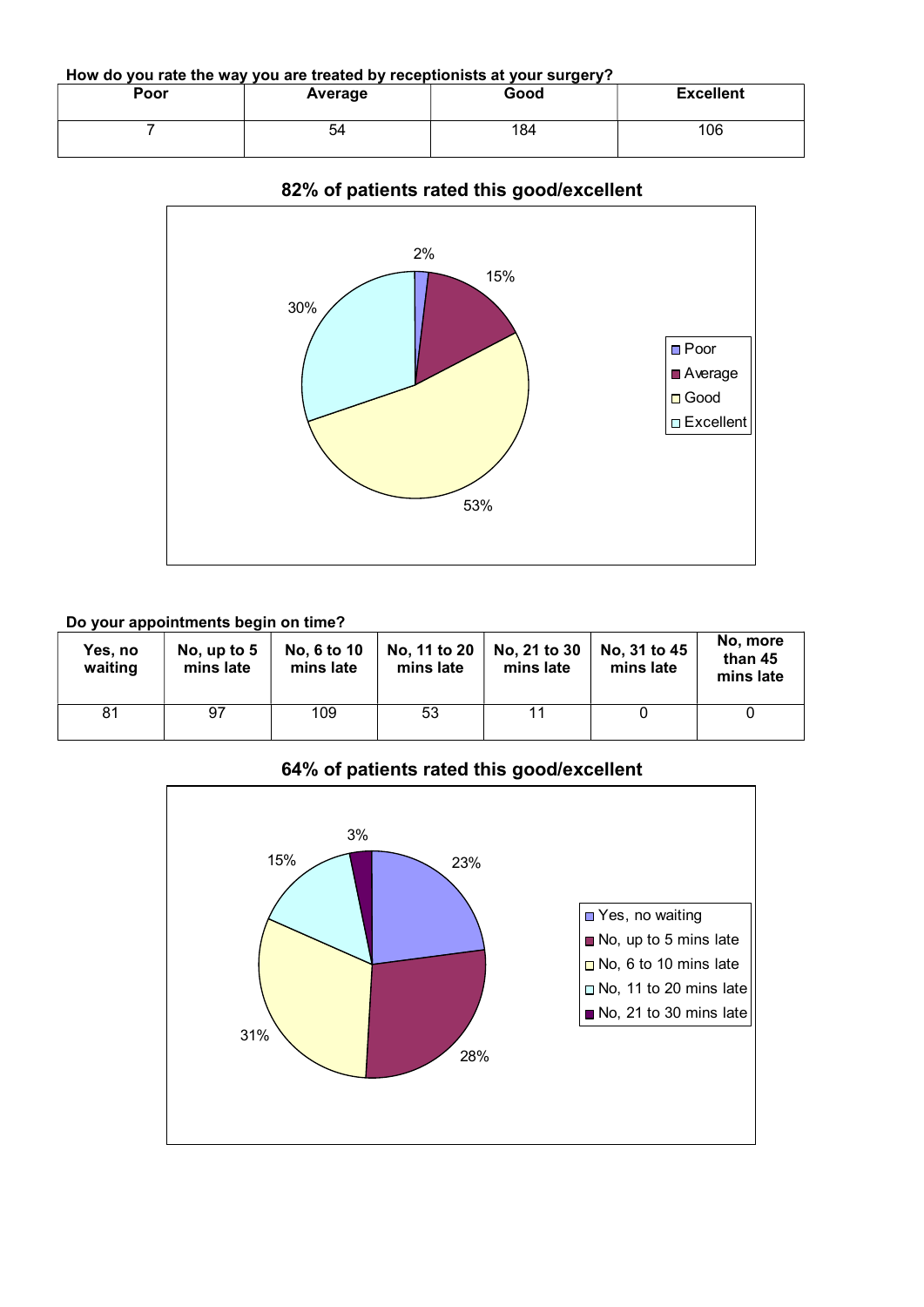Orchard Surgery is looking at the possibility of starting up a Patient Reference Group and wanted to get patients opinion on the subject.

| Do you feel a PRG would be beneficial? |    |            |  |
|----------------------------------------|----|------------|--|
| Yes                                    | Nο | Don't Know |  |
| 203                                    | 41 | 107        |  |



#### Would you be willing to volunteer to be a representative of a surgery PRG?

| <b>Yes</b> | <b>Possibly</b> | <b>No</b> |
|------------|-----------------|-----------|
| 26         | 74              | 251       |

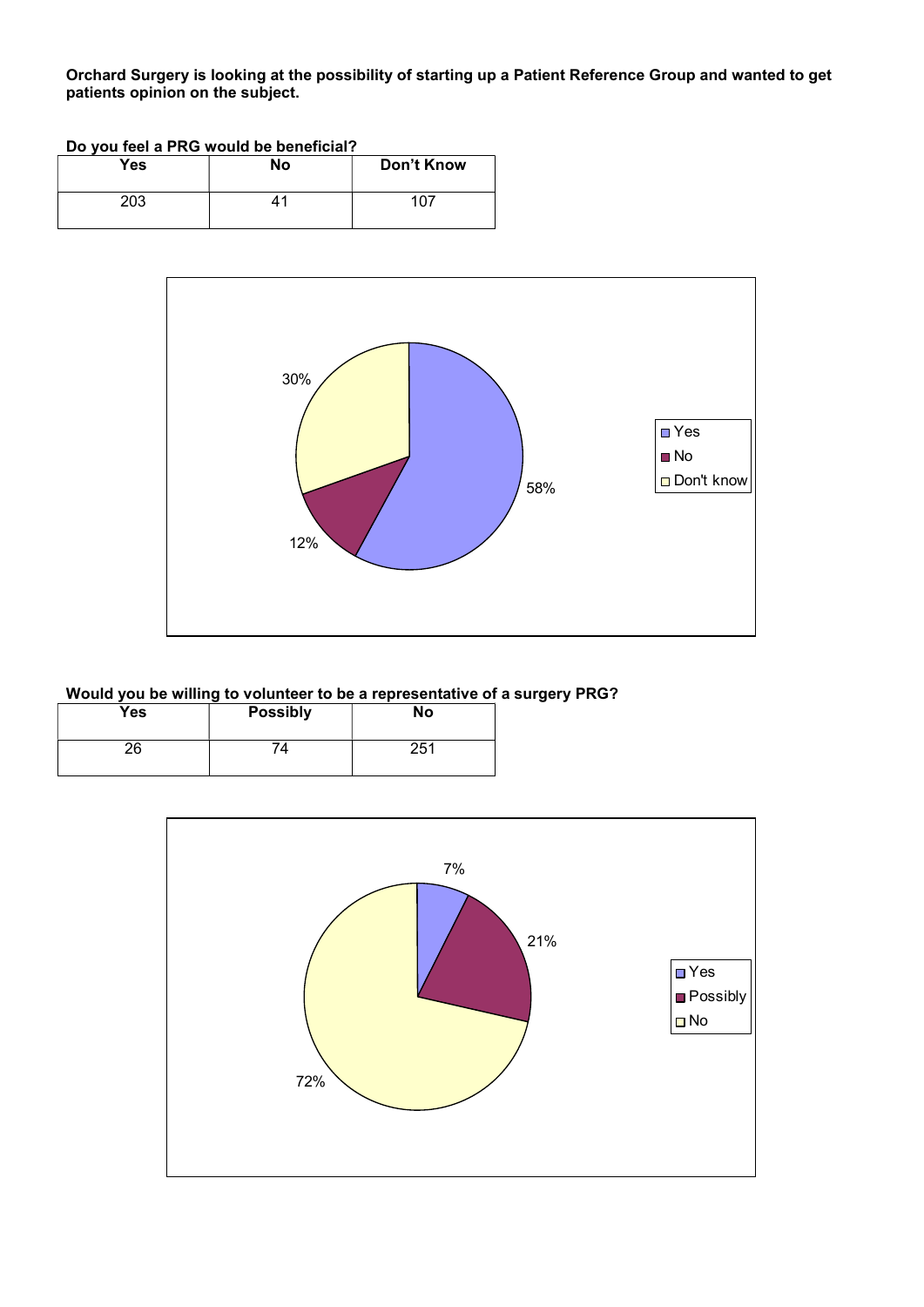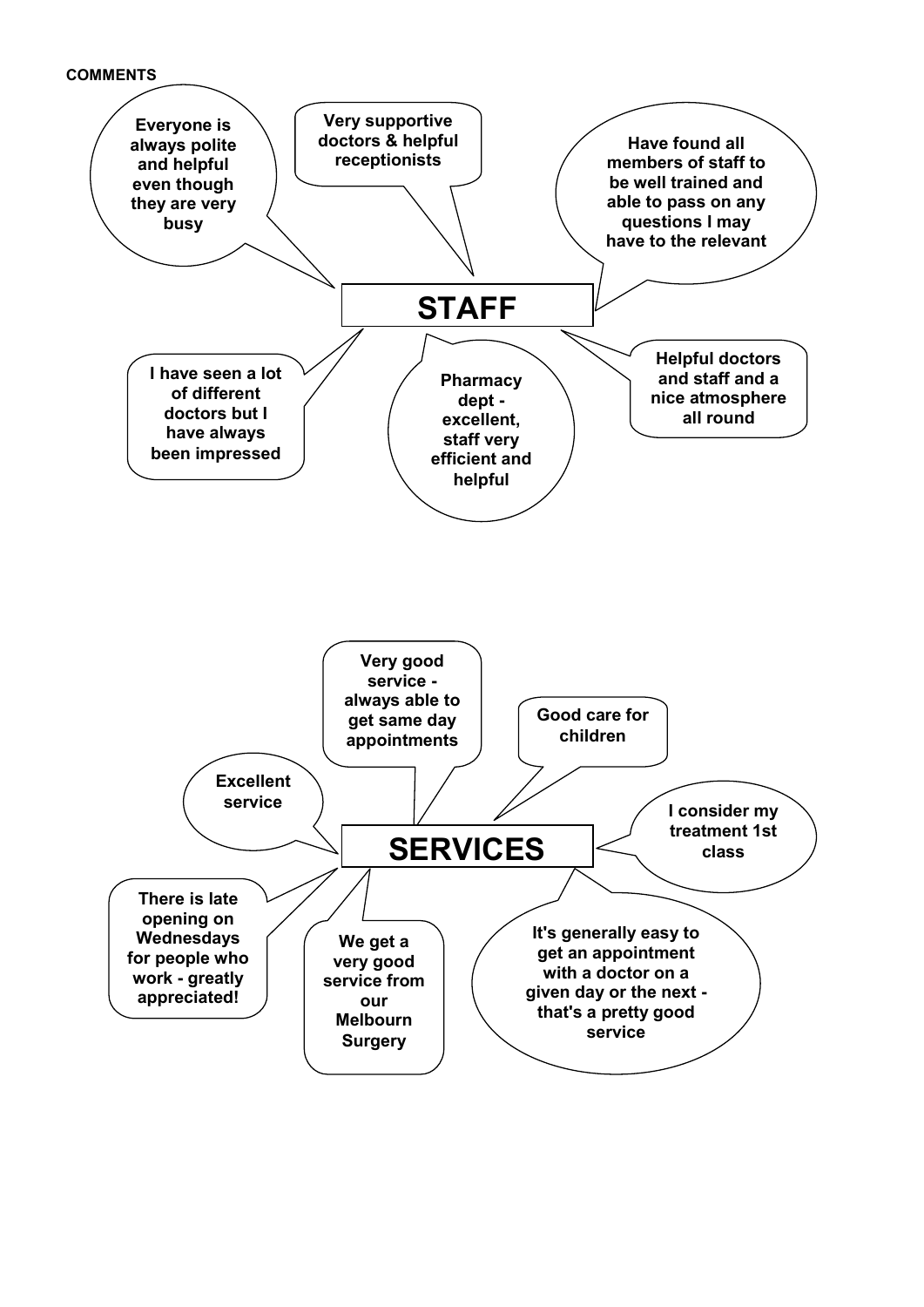